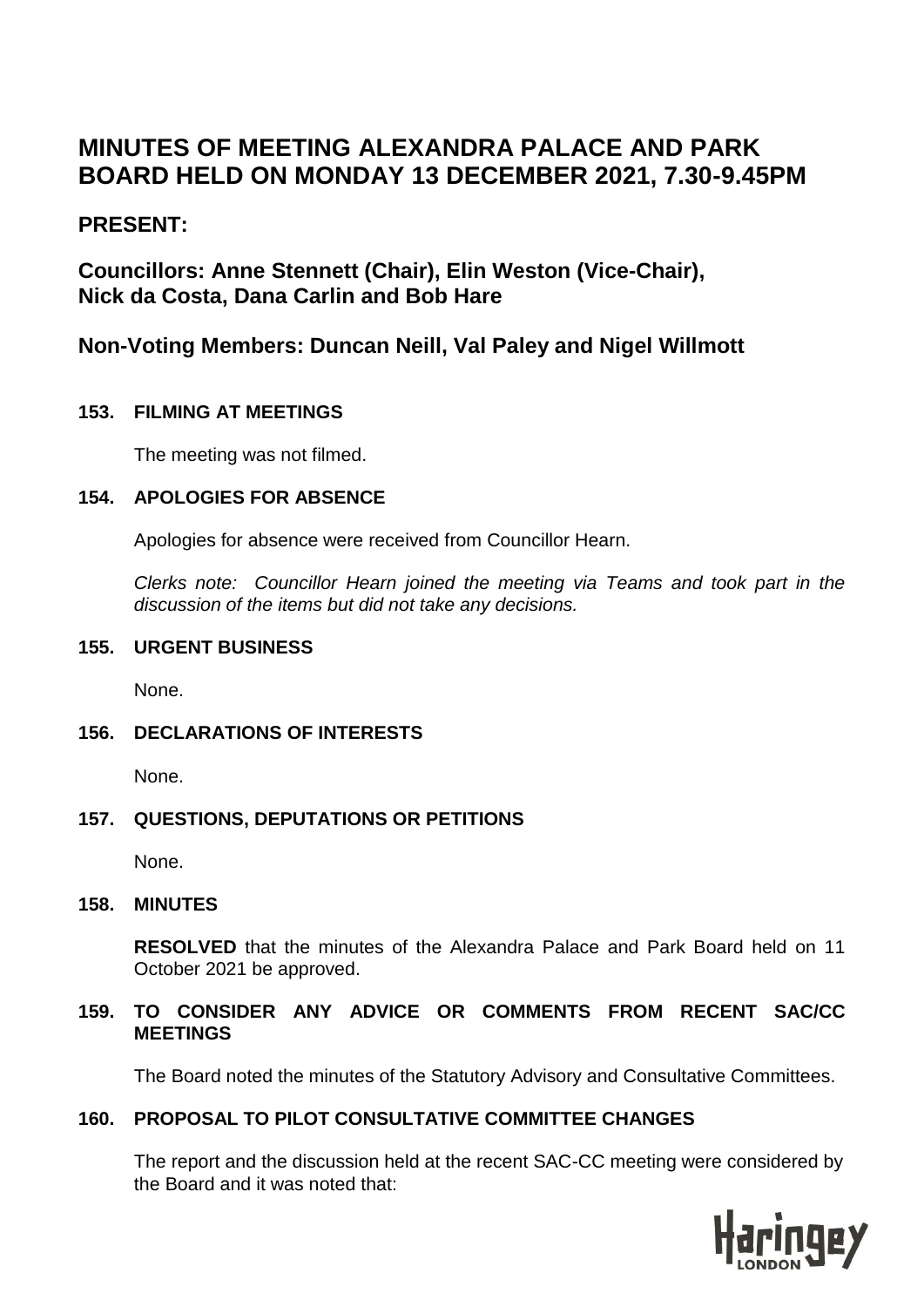- There was great support for the idea of a forum, although with some reservations about suspending the CC meetings during the pilot and it was suggested that these meetings run in parallel.
- The recommendations made were to hold two open forums and two CC meetings during the pilot.
- Two forums per year may not be sufficient if there were issues to be raised a six month gap may be too long between meetings.
- Paragraph 4.3.3 needed to include the SAC as one of the stakeholders to review the pilot.
- The pilot was to trial a new way of working and did not necessarily mean that this was the model which would be adopted at the end of the two years.

The Board noted that there would be another round of SAC-CC and Board meetings before the end of the Municipal Year, and it was suggested that a workshop should be held for Board members and final proposals be presented to the meetings in March.

## **RESOLVED**

- **1.1 To consider any feedback from the respective meetings of the SAC and CC on 30 November (included at Appendix 3);**
- **1.2 To discuss potential objectives, challenges and the criteria for success of the changes to the Committee.**
- **1.3 To agree appropriate next steps.**

## **161. CEO'S REPORT**

Louise Stewart, Chief Executive Alexandra Palace, introduced the report as set out.

Officers responded to questions from the Board:

- Customers using the East Court were encouraged to wear masks, however this was not a legal requirement for all events. Covid passes were also being used.
- Staff were being asked to wear masks and complete a lateral flow test twice weekly.

#### **RESOLVED to note the contents of the report.**

#### **162. FRRAC CHAIR'S REPORT**

#### **RESOLVED to note the report.**

#### **163. FINANCE UPDATE**

Dorota Dominiczak, Director of Finance and Resources Alexandra Palace, introduced the report as set out. It was noted that the financial recovery of the Trust would take longer than previously anticipated and result in more reliance on funding from the Local Authority.

#### **RESOLVED to note the report.**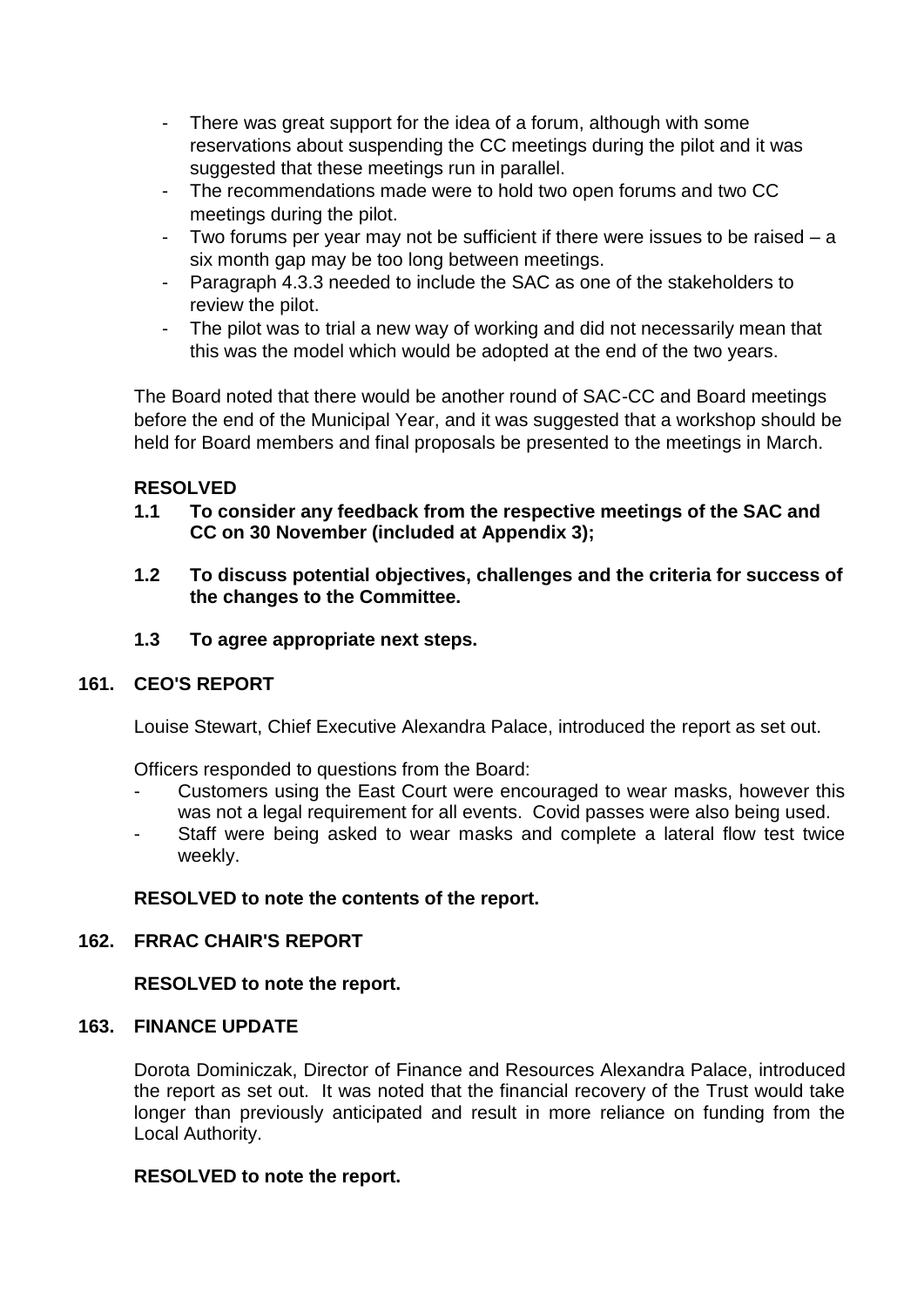#### **164. STREET AND PARK LIGHTING**

Louise Stewart, Chief Executive Alexandra Palace, introduced the report as set out.

Officers responded to questions from the Board:

- Paragraph 9.1 set out the costs of replacing the lighting like for like  $-$  solar lighting worked out to be a cheaper option.
- There were solar lighting trials being carried out alongside providing lighting to specific areas in the park.
- If there were any concerns in relation to lighting in the park i.e. broken lights, safety concerns, then these should be reported to Visitors Services.

#### **RESOLVED to note the report.**

#### **165. ANY OTHER UNRESTRICTED BUSINESS THE CHAIR CONSIDERS TO BE URGENT**

The Board noted that this was Dorota Dominiczak's last meeting and thanked her for all of her hard work during her time working for Alexandra Palace.

#### **166. FUTURE MEETINGS**

24 January 2022 15 March 2022

#### **167. EXCLUSION OF THE PUBLIC AND PRESS**

**RESOLVED** that the press and public be excluded for the consideration of agenda items 16-24 as they contain exempt information as defined in Section 100a of the Local Government Act 1972; Para 1 – information relating to any individual, Para 2 – Information which is likely to reveal the identity of an individual, Para 3 - information relating to the business or financial affairs of any particular person (including the authority holding that information), and Para 5 – Information in respect of which a claim to legal professional privilege could be maintained in legal proceedings.

#### **168. EXEMPT - MINUTES**

**RESOLVED** that the exempt minutes of the Alexandra Palace and Park Board held on 11 October 2021 be approved as a correct record.

#### **169. EXEMPT - APTL CHAIR'S REPORT**

**The recommendations in report were approved.**

**170. EXEMPT - STRATEGIC RISK REGISTER**

**The recommendations in report were approved.**

**171. EXEMPT - LEASEHOLDER PROPERTY**